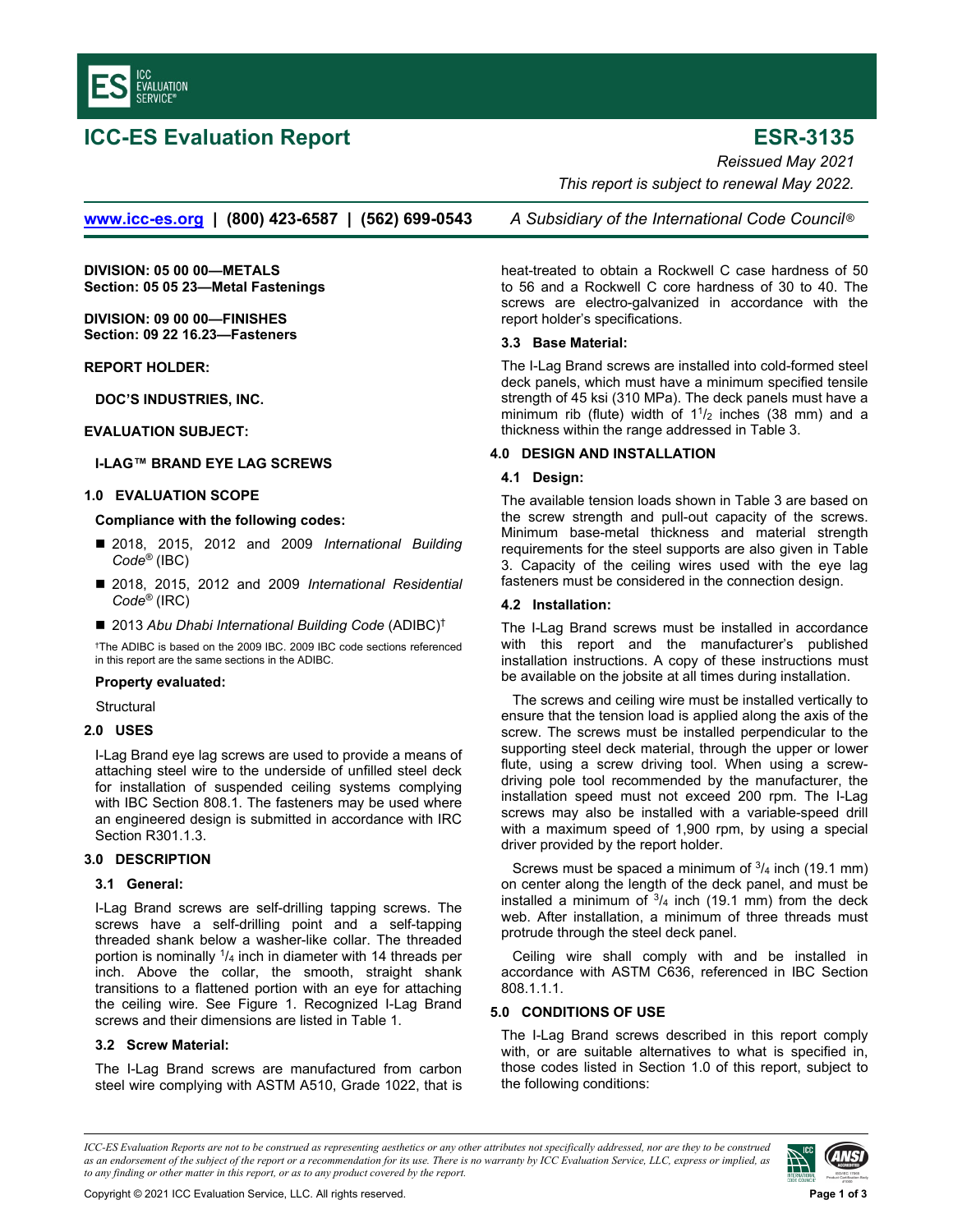- **5.1** The fasteners are manufactured and identified in accordance with this report.
- **5.2** Fastener installation complies with this report and the manufacturer's published installation instructions. In the event of conflict between this report and the published instructions, this report governs.
- **5.3** Available tension loads are as noted in Table 3. The stress increases and load reductions described in Section 1605.3.2 of the IBC are not allowed. No adjustments for duration of load are allowed.
- **5.4** Use of the screws to attach bracing wire to the supports is outside the scope of this report.
- **5.5** The allowable loads noted in Section 4.1 apply to the fasteners and their connection to the steel only. Adequacy of the steel deck to support the suspended loads must be justified to the satisfaction of the code official.
- **5.6** Calculations demonstrating that the applied loads are less than the allowable loads described in this report must be submitted to the code official for approval. The calculations must be prepared by a registered design professional where required by the statutes of the jurisdiction in which the project is to be constructed.
- **5.7** Use of the fasteners is limited to dry, interior locations.
- **5.8** The fasteners are manufactured under a quality control program with inspections by ICC-ES.

#### **6.0 EVIDENCE SUBMITTED**

Data in accordance with the ICC-ES Acceptance Criteria for Self-drilling Tapping Screws Used to Attach Miscellaneous Building Materials to Steel Base Material (AC500), dated December 2017.

#### **7.0 IDENTIFICATION**

- **7.1** The I-Lag Brand screws are embossed with four I's radiating from the shank on the top portion of the collar as shown in Figure 1. The packaging is labeled with the fastener type, part number, report holder name (Doc's Industries, Inc.) and evaluation report number (ESR-3135).
- **7.2** The report holder contact information is the following:

**DOC'S INDUSTRIES, INC. 4121 GUARDIAN STREET SIMI VALLEY, CALIFORNIA 93063 (805) 583-9911 www.docsindustries.com** 

#### **TABLE 1—I-LAG BRAND EYE LAG SCREWS**

| <b>FASTENER</b><br><b>TYPE</b> | <b>NOMINAL</b><br><b>FASTENER</b><br><b>SIZE</b><br>(dia-tpi) | <b>NOMINAL</b><br><b>DIAMETER</b><br>(in.) | <b>LENGTH FROM</b><br><b>UNDERSIDE OF</b><br><b>COLLAR TO TIP</b><br>(in.) | <b>FASTENER</b><br>"HEAD"<br><b>LENGTH<sup>1</sup></b><br>(in.) | <b>EYE</b><br><b>DIAMETER</b><br>(in.) | <b>COLLAR</b><br><b>DIAMETER AND</b><br><b>THICKNESS (in.)</b> |
|--------------------------------|---------------------------------------------------------------|--------------------------------------------|----------------------------------------------------------------------------|-----------------------------------------------------------------|----------------------------------------|----------------------------------------------------------------|
| 750 SD                         | $1/4 - 14$                                                    | 0.250                                      | $^{3}/_{4}$                                                                | $1^{1}/_{4}$                                                    | 0.18                                   | $0.5$ by $0.07$                                                |
| 175 SD                         | $1/4 - 14$                                                    | 0.250                                      | $1^{15}/_{16}$                                                             | $1^{1}/_{4}$                                                    | 0.18                                   | $0.5$ by $0.07$                                                |

For **SI:** 1 inch = 25.4 mm.

<sup>1</sup> Length from the underside of the collar to edge of the driving end of the fastener.

#### **TABLE 2 — I-LAG™ BRAND EYE LAG SCREW FASTENER SHEAR AND TENSION STRENGTHS (lbf)**

| <b>FASTENER</b><br><b>TYPE</b> | <b>NOMINAL</b><br><b>FASTENER</b><br><b>SIZE</b> | <b>NOMINAL STRENGTH</b>  |                        | <b>ALLOWABLE STRENGTH</b><br>(ASD) |                             | <b>DESIGN STRENGTH</b><br>(LRFD)                       |                           |
|--------------------------------|--------------------------------------------------|--------------------------|------------------------|------------------------------------|-----------------------------|--------------------------------------------------------|---------------------------|
|                                |                                                  | Tension, P <sub>ts</sub> | Shear, P <sub>ss</sub> | Tension,<br>$(P_{ts}/\Omega)$      | Shear.<br>$(P_{ss}/\Omega)$ | Tension.<br>$(\mathbf{\Phi} \mathsf{P}_{\mathrm{ts}})$ | Shear.<br>$(\Phi P_{ss})$ |
| 750SD                          | $1/4 - 14$                                       | 1560                     | 2527                   | 520                                | 872                         | 780                                                    | 1263                      |
| <b>175SD</b>                   | $1/1 - 14$                                       | 1560                     | 2527                   | 520                                | 842                         | 780                                                    | 1263                      |

For **SI:** 1 inch = 25.4 mm, 1 lbf = 4.4 N.

## **TABLE 3 —AVAILABLE TENSION LOADS FOR I-LAG™ BRAND EYE LAG SCREWS INSTALLED IN STEEL DECK PANELS (lbf)1,2**

| <b>FASTENER TYPE</b>          | <b>MINIMUM DESIGN BASE METAL THICKNESS (inch)</b> |            |       |       |  |  |  |
|-------------------------------|---------------------------------------------------|------------|-------|-------|--|--|--|
|                               | 0.030                                             | 0.036      | 0.047 | 0.062 |  |  |  |
| ALLOWABLE STRENGTH (ASD)      |                                                   |            |       |       |  |  |  |
| 750 SD<br>175 SD              | 82                                                | 125<br>176 |       | 229   |  |  |  |
| <b>DESIGN STRENGTH (LRFD)</b> |                                                   |            |       |       |  |  |  |
| 750 SD<br>175 SD              | 131                                               | 201        | 281   | 366   |  |  |  |

For **SI:** 1 inch = 25.4 mm, 1 lbf = 4.4 N, 1 ksi = 6.895 MPa.

1 The tabulated allowable load values are for the screws only, based on fastener strength and pullout capacity. Ceiling wire capacity is outside the scope of this report. Deck capacity is also outside the scope of this report. 2

Values are based on installation into steel having a minimum tensile strength, *Fu*, of 45 ksi.